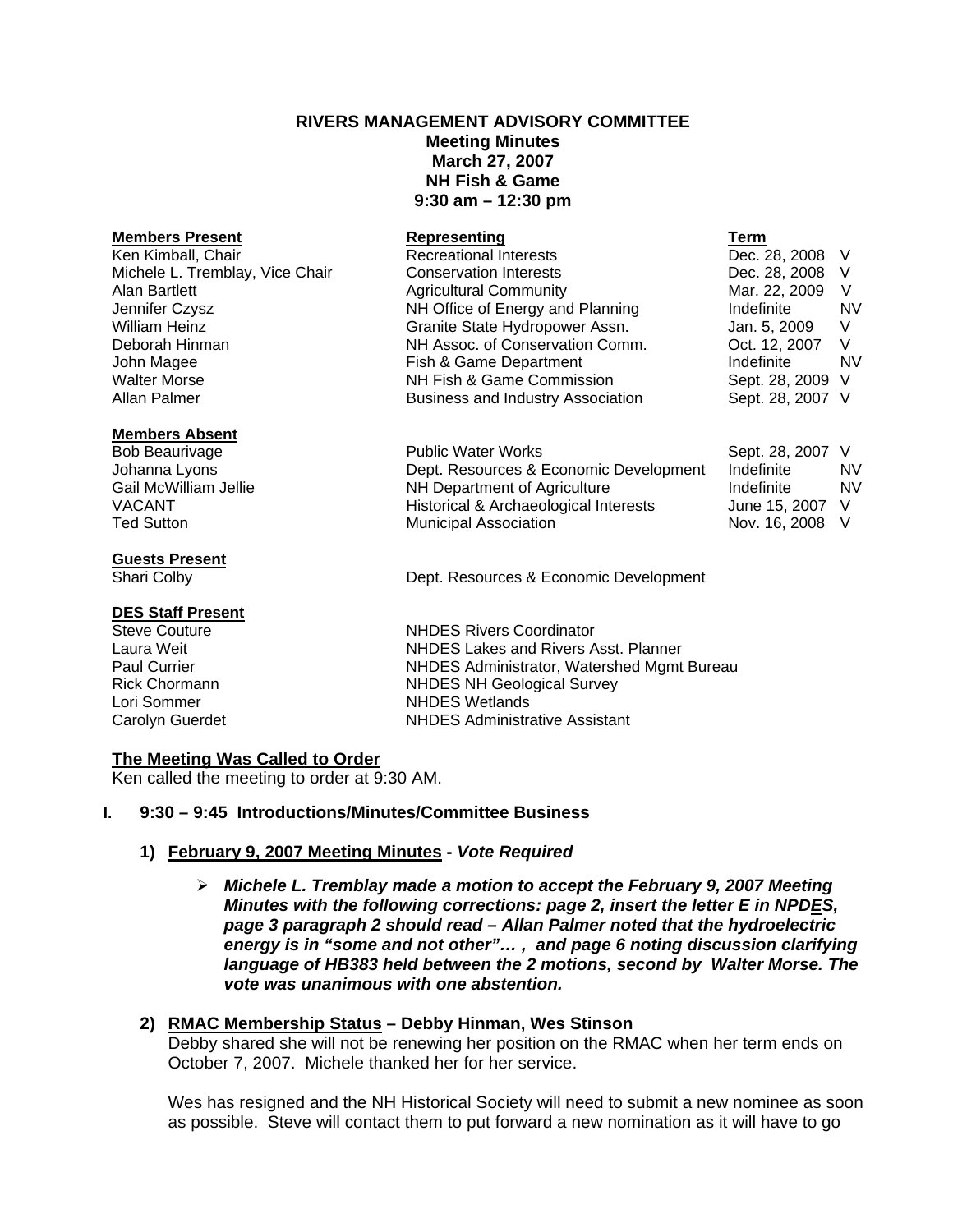through Governor and Council for approval. The RMAC will be sending Wes a letter of thanks for his service on the committee.

#### **3) Correspondence**

The material packet included correspondence related to legislation. This will be covered during that part of the meeting.

#### **II. 9:45 - 10:15 Strategic Planning and Reporting LMAC and RMAC Watershed Sustainability Initiative**

 The LMAC and the Governor's Office held a Lakes Forum in February of 2006. One of the action items that came out of the Forum was developing a strategic plan for lakes. The Lakes Management Advisory Committee (LMAC) has discussed this concept and the concept of sustainability at length at its monthly meetings. The DES Commissioner is very supportive of the idea and has requested the RMAC to become involved as well. Steve, Jacquie, Laura, and Paul have worked on developing a draft "white paper" to justify this initiative and provide an outline of how to proceed. Paul presented the draft "white paper" to the Committee.

The Watershed Sustainability Initiative would primarily focus on Land Use Change Issues by looking at the watershed activities that effect lakes and rivers in a combined effort. It would also tie in the Water Quality Standards, the anti-degradation language and come up with some recommendations on what anti-degradation means. One option is to refine the White Paper, by looking at everything the state does in regards to land use change, taking into consideration the anti-degradation language, and then make recommendations applicable to state agencies, the Governor's office, and also municipalities to come up with a sustainability initiative for watershed management for the entire state. This would be facilitated through some grant money, not developed by DES, to provide services and research. A subcommittee of the RMAC and LMAC would be formed to steer the process. Task 1 should be put together in a one year time frame when grant funds are found. Without grant funds, the process would take more than 2 years. Task 2 is in-stream flow and carrying capacity for lakes.

Michele questioned if grant funds were not found, what effect would that have on other aspects of the RMPP? Steve noted more of his time would go to RMAC support with policy time being shifted.

Paul feels that the time is right for the advisory committees to be part of this active consideration of sustainability. The Governor is behind this and there is an active process underway in the Water Quality Standard Advisory Committee to explore making better use of the anti-degradation policy. This policy says that whatever the water quality is you can't make it any worse, unless there has been a full public discussion and it has been decided there are good social and economic reasons to do so. This is a real opportunity for the RMAC and the LMAC to make a difference in advising the Governor and the DES Commissioner relative to the direction that should be taken.

Allan P. asked if the regulations already in place are sufficient to provide the protection for the water bodies?

Paul said this is an opportunity to make the existing regulatory structure more robust, relative to the characteristics of watersheds that impact water quality and the associated ecosystem. Internally there are draft rules proposed that are based on the anti-degradation policy, by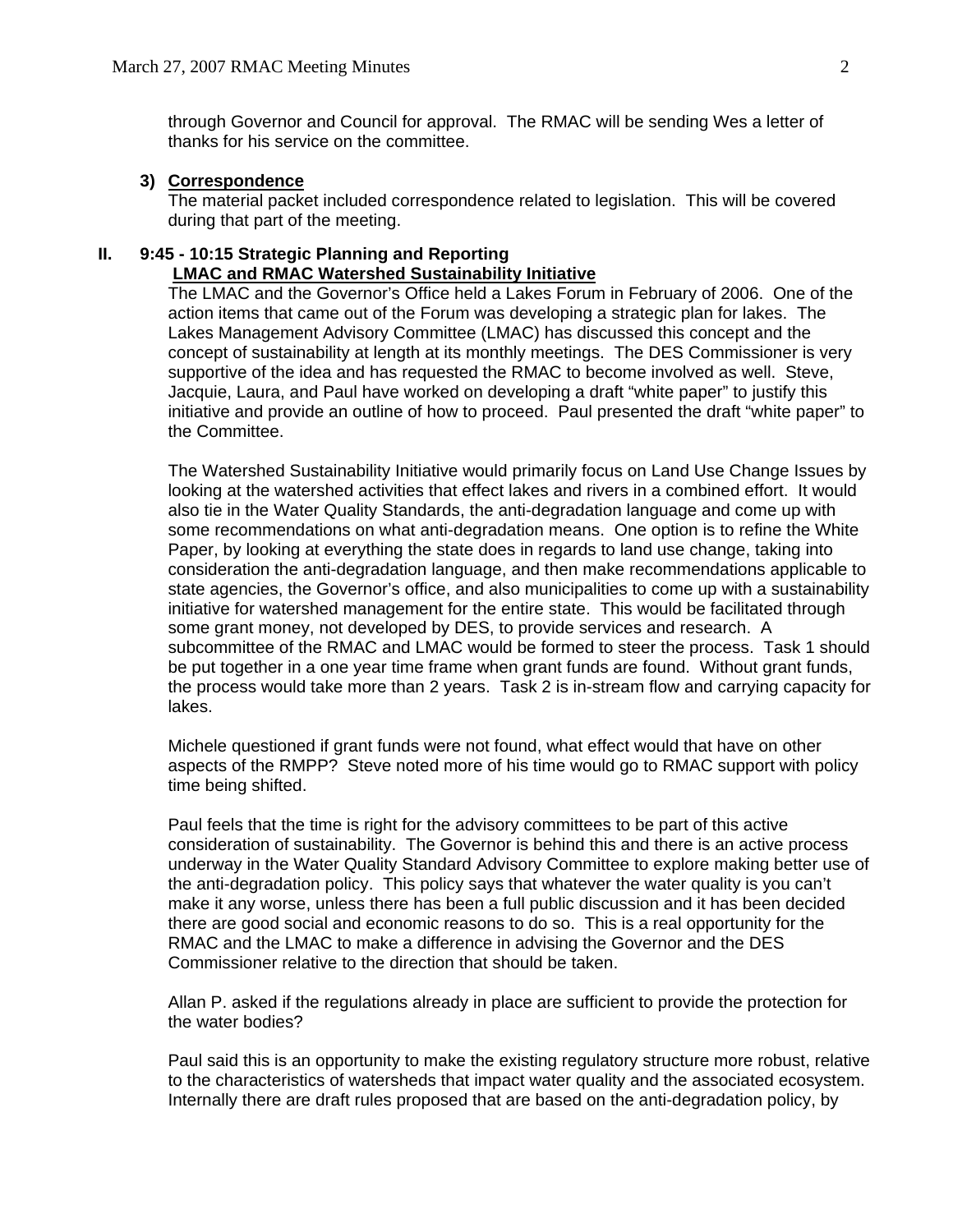requiring water quality not be made worse. But, the pieces need to fit together into some kind of strategic plan, as this initiative would do.

Ken stated that it would make more sense if the definition of sustainability started with the ecological aspects and followed with the human. He also inquired what the purpose of the document was. He recommends that all of the programs in place be listed along with some of the past initiatives and indicate which ones have been successful and which ones have not.

Steve noted that for a watershed initiative to be successful support is needed from the executive branch, which we currently have.

Debby requested that on Page 3 – II, paragraph one the words "and quantity" should be added after "The major factor affecting physical/chemical water quality" to make sure that both are included. She also suggested adding language to the definition of sustainability regarding the conflict that typically results from various human uses.

Michele requested that the biology 101 statements be removed, (ex. the description of eutrophication). She also noted that more concrete steps or products are needed in order to justify why this proposal would make the world a better place.

Allan P. expressed his concerns about the document. He noted that it has a lot of words, but not a lot of meaning. Also, how would this be implemented? We already have a bunch of tools, but they are useless, since they are not enforced. He questioned if there were other things that are already out there that we should be using.

Paul explained that he sees this as an over-arching concept that holds all of those tools together to foster an understanding of what the overall objective is and what the tools should be used for.

Steve noted that an inventory of the existing tools combined with a gap analysis should be performed.

Paul noted that there are two aspects - the watershed aspect and the on-water body carrying capacity. The carrying capacity should be broken out as a separate task and completed by the LMAC.

Ken noted that now is the time to focus on something like this, due to increasing development pressure on rivers.

### ¾ **Debby Hinman made a motion to have the RMAC move forward as one of the participants in this, second by Michele L. Tremblay. Vote was unanimous.**

Ken requested that the draft "white paper" be revised before taking a final vote on the next steps. These revisions should include: the revisions discussed, a list of available tools, more details of what actions would be taken, funding source options, and specific end products. This needs to happen fairly quickly if we want to move forward with a completion date of October 2008. He also offered to review the draft once revised.

The Committee briefly discussed what effect the proposed budget cuts would have to the RMPP. The Part-Time Assistant Planner would be laid-off and no interns could be hired for the summer.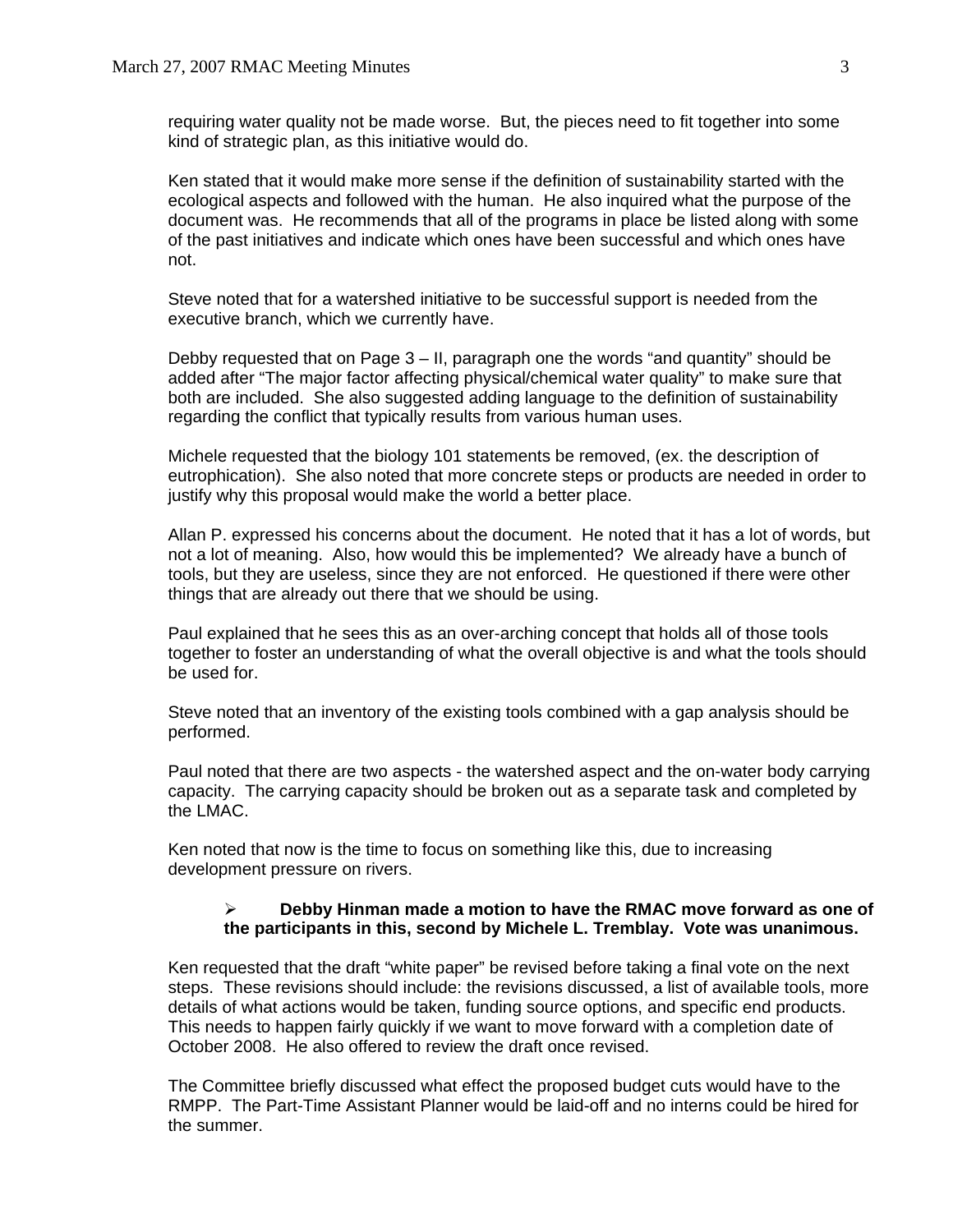¾ **Michele L. Tremblay made a motion that the RMAC write a letter to Commissioner Burack and if needed to House Finance Committee and the Governor's Office pointing out the importance of the class 050 funding relative to the staffing for this program, second by Debby Hinman. Vote was unanimous.** 

Michele offered to help with the letter.

Steve would like to begin biennial reporting for the program. The RMAC is not required to but, has in the past. He would like to tie the budget to what is achieved and put this in a report that DES can use with the Governor's Office, the general court, etc. Michele suggested highlighting not only the unpaid efforts from this committee, but also their efforts on various other committees such as dams, AOT, stream flow, etc.

Steve also asked if a sub-committee should be formed to address policy issues that arise between RMAC meetings to determine if the full Committee needs to review them. He was thinking that the subcommittee would work on the long-range management plans, permit notification process, and maybe functioning as a screening or pre-review group. Ken suggested maybe having monthly meeting for the full RMAC during the legislative season to review and respond to legislation. Michele suggested drafting a concept letter that would indicate what this subcommittee would do. Steve will put down the RSA specific projects he will be working on this year and ask if the RMAC wants to participate in them. Ken suggested having different committees for the different programs that line up with the areas of expertise and areas of interest of members.

#### **III. Instream Flow Update**

Ken reported that the Souhegan held a public hearing on March  $21<sup>st</sup>$  to present the Protected Instream Flow Study. The public now has the opportunity to comment on the recommendations. The Lamprey has been following the Souhegan schedule, but has fallen a little behind.

Paul mentioned that the Souhegan Instream Flow Report has been fairly successful and included some good concepts. He asked if the committee would be interested in hearing a briefing on this report. It was decided to include this as an agenda item at the next meeting.

Senator Martha Clark will now be the ex-officio member from the general court on the Technical Review committee for the Lamprey. Ray Konisky has been nominated to replace the former TNC representative.

# ¾ **Michele L. Tremblay moved to approve the nomination of Ray Konisky for the Lamprey River water management planning area advisory committee , second by Alan Palmer. Vote was unanimous.**

#### **IV. Legislation/Rulemaking/Other**

Change in the agenda as Lori from DES was present for her presentation.

- **2) Administrative Rules Lori Sommer, NHDES**
- a) Env-Wt 800, Wetland Mitigation Rules

Lori reported that the law regarding Wetland Mitigation was finalized and signed by Governor Lynch in June 2006 and became effective August 18<sup>th</sup>. DES now has the authority to have a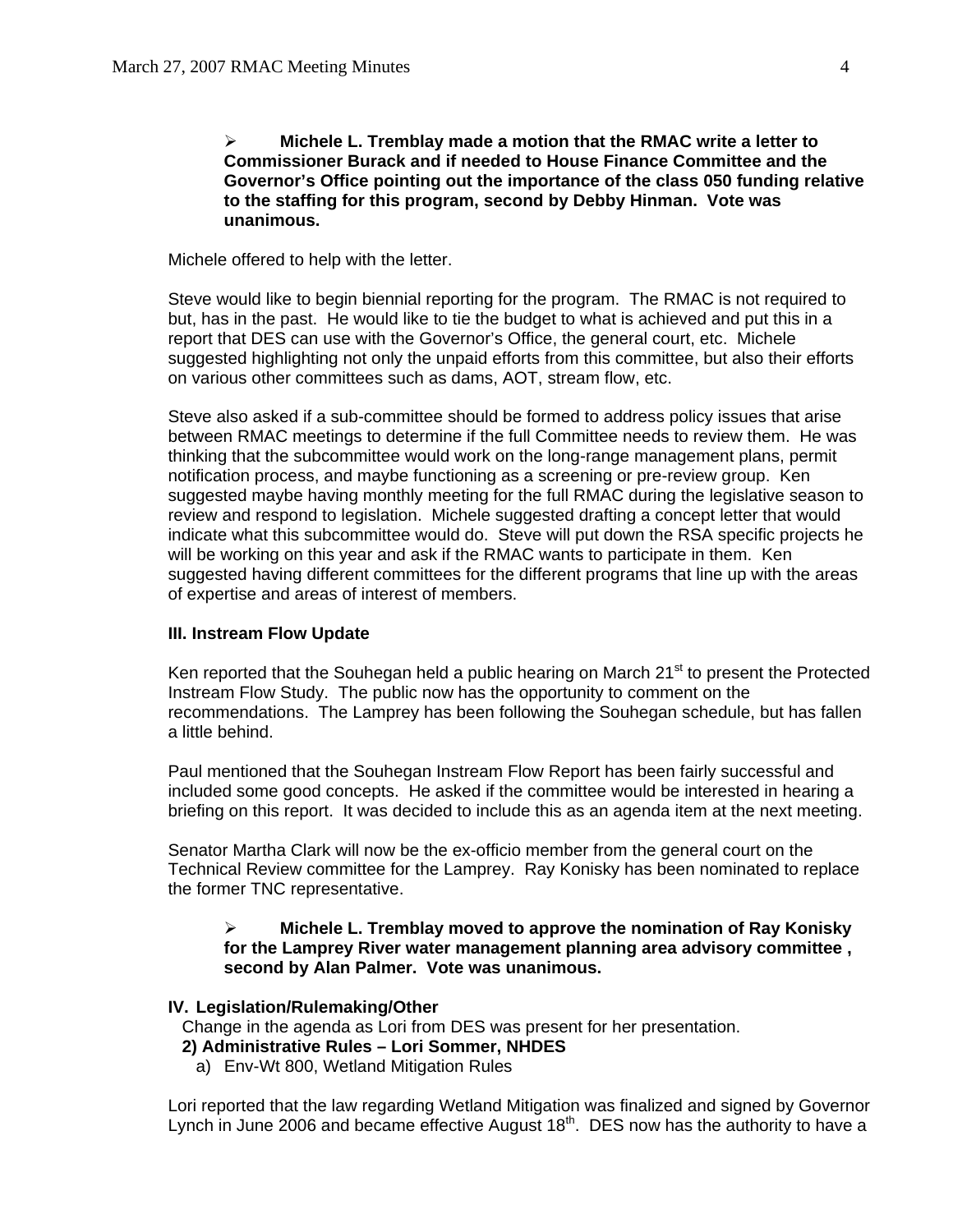$4<sup>th</sup>$  mitigation option, which includes wetlands restoration, preservation of uplands and wetlands, as well as the creation of wetlands in lieu of paying into the aquatic resource mitigation fund. DES can now accept payments. Draft rules have also been written with interim rules adopted in November 2006, which are available on-line. The rules establish the program, but are only good for 6 months. DES is in the process of formal rule-making for the inland fee program as well as mitigation rules. The draft rules will be circulated and available on-line and also distributed to stakeholders. A public hearing will be held at the end of April to accept comments and testimonies. The rules are being tightened for clarity. There is also a new section that establishes an eight member committee that reviews applications and decides where the funds should go. Their recommendations are then reviewed by the Wetlands Council, which has the authority to distribute the funds.

The first payment has been received from a project in Londonderry for around \$50,000.00. The funds are pooled within the watershed where the impacts occurred and must be used within two years. DES has two years to develop the application forms and tools for applicants to use when applying. The site selection committee is working on the form and packet, operating guidelines, and a separate mitigation webpage. The webpage will also have the rules, a map, a calculator to determine payments, and suggested easement language, etc.

Lori noted that there is a 5% administrative overhead that is taken out of the total payment which funds the program. She also mentioned that the rules involving streams and rivers needs a lot of work. There is a stream group working to develop a stream crossings guidance manual and DES will look at improving all the rules and mitigation.

Michele said that the changes had included language that required impacts on designated rivers to be calculated at a higher ratio, but this had not made the cut. She indicated that this should be pursued further.

Ken noted that wetlands abutting rivers are typically some of the best nurseries for fish, water fowl, etc. and this is not recognized in the ratios.

Lori noted the initial comment period is still open and they should be watching for the next draft. It involves changes to chapter 500 also, but mostly 800.

# ¾ **Michele L. Tremblay moved that the RMAC use the wetlands letter regarding comments made the last time the rules were proposed and revised it as necessary but keep the intent of the ratio being higher for wetlands associated with river systems, second by Debby Hinman. Vote was unanimous.**

The letter will be circulated to the full committee.

Bill asked Lori what types of projects are eligible. Lori noted that any conservation easement within an affected watershed was eligible. But, she also pointed out that the project must match what was lost – both the function and type of wetland. She explained that the payment program is only available for projects of 10,000 square feet to an acre. Anything greater usually comes in with a package, usually wetlands restoration or preservation. Steve pointed out there are two references to the RMPP program in the initial proposal on page 3 and on page 8.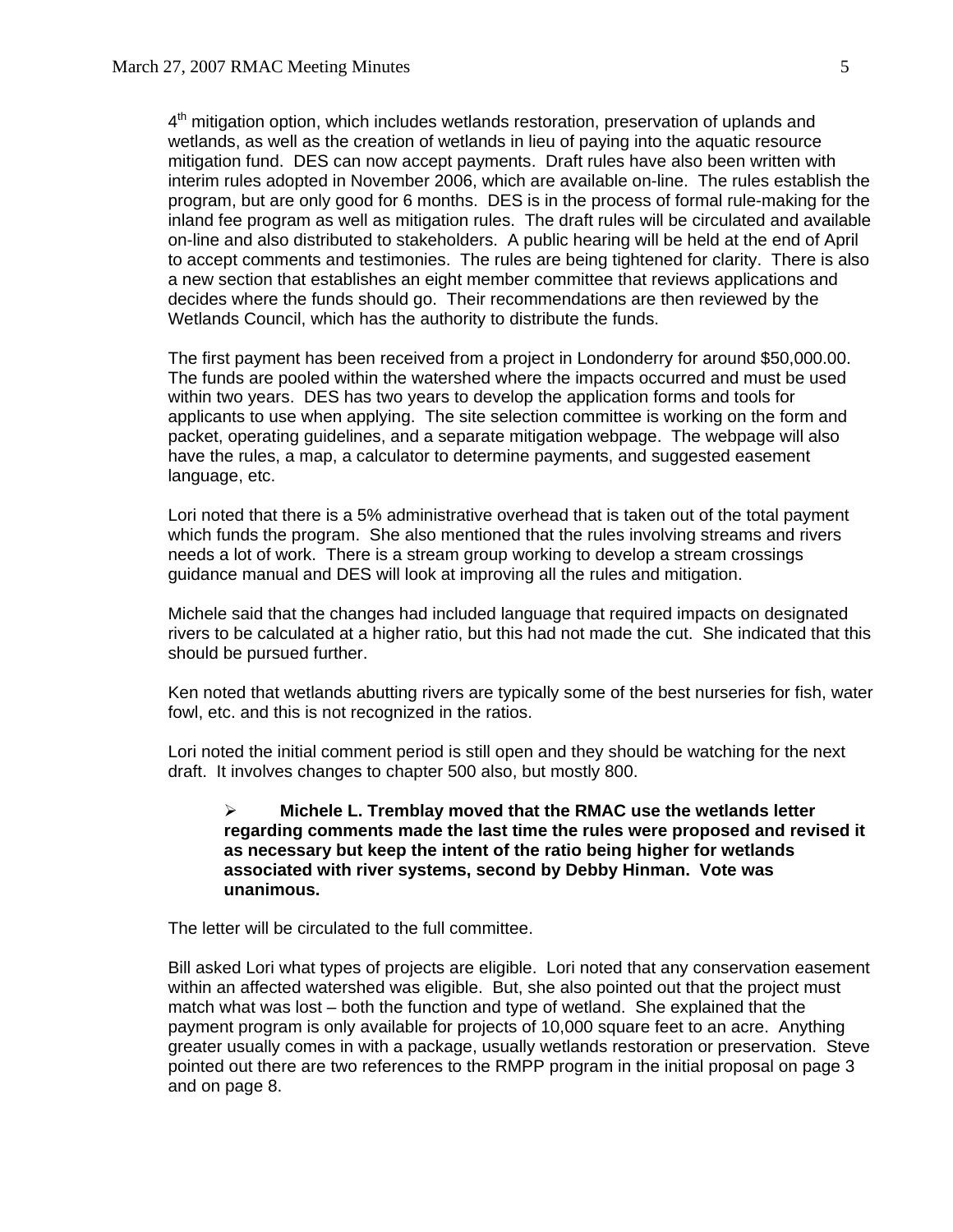# **3) Stream Gage Task Force Recommendations**

Steve reported that funds were requested in the DES capital budget proposal to the Governor's office to provide \$120,000 for 10 gages. This did not make the Governor's cut. It has not gone into executive session, so the RMAC could still submit testimony.

#### ¾ **Debby Hinman moved to send a letter supporting the recommendations that the stream gage task force made, second by Michele L. Tremblay. Vote was unanimous.**

A letter was sent to the US congressional delegation with a list of items that we would like to see funded which included stream gages. The letter requested \$325,000 for the installation of 18 continuous stream gages in the state with USGS funding in the 2008 budget. Ted Diers went to Washington, DC to provide testimony. The idea is to find long term funding sources and avoid earmarks.

In regards to HB 664, Bill noted that the February  $9<sup>th</sup>$  minutes said to track this bill, rather than submit a letter of support, which is how the RMAC voted. Steve mentioned that a letter had been sent. The purpose of this bill is to provide money to DES to staff DES gages and to potentially partner with USGS on gage implementation. Paul noted that they are exploring potential locations that the Dam Bureau would have easy access to.

# ¾ **Allan Palmer moved to reopen the February minutes and revise the language to reflect that the RMAC supports HB 664 as opposed to just tracking it, seconded by Michele L. Tremblay. Vote was unanimous.**

Ken noted the stream gage task force was concerned with the priority needs in the state and this opportunistic strategy doesn't get to those. Paul said there could also be partnering with USGS whereby they maintain the rating curve and DES maintains the equipment. These funds would at least provide some additional money into the dam maintenance fund which could be used for staff. The concern the RMAC had with this was the per foot fee on shoreland properties, which was deleted from the bill. Now HB 664 is just an increase of existing fees.

HB283 - The dam maintenance fund can be used by the agency for stream gages. Paul feels this basically prevents further erosion.

- **a) HB 61** Passed the House. Steve thanked Debby for testifying on this bill. Steve asked the committee as a whole to thank Michele for testifying on 4 bills and a work session.
- **b) HB 319** allows the Natural Resource Conservation Service, through their emergency watershed protection program, to qualify under the DES emergency permit process for wetlands. This is a new bill that replaces the original language. DES did support this bill. John and Michele shared their concerns with this bill.

# ¾ **Michele L. Tremblay moved to send a letter indicating that this is not an appropriate permit by notification power to give to a federal agency in the state of New Hampshire, second by Walter Morse. Vote was unanimous.**

**c) HB 321 –** an act relative to river protection and restoration. Recommendation from DES was ITL, as was the RMAC. No action – watch for reconsideration.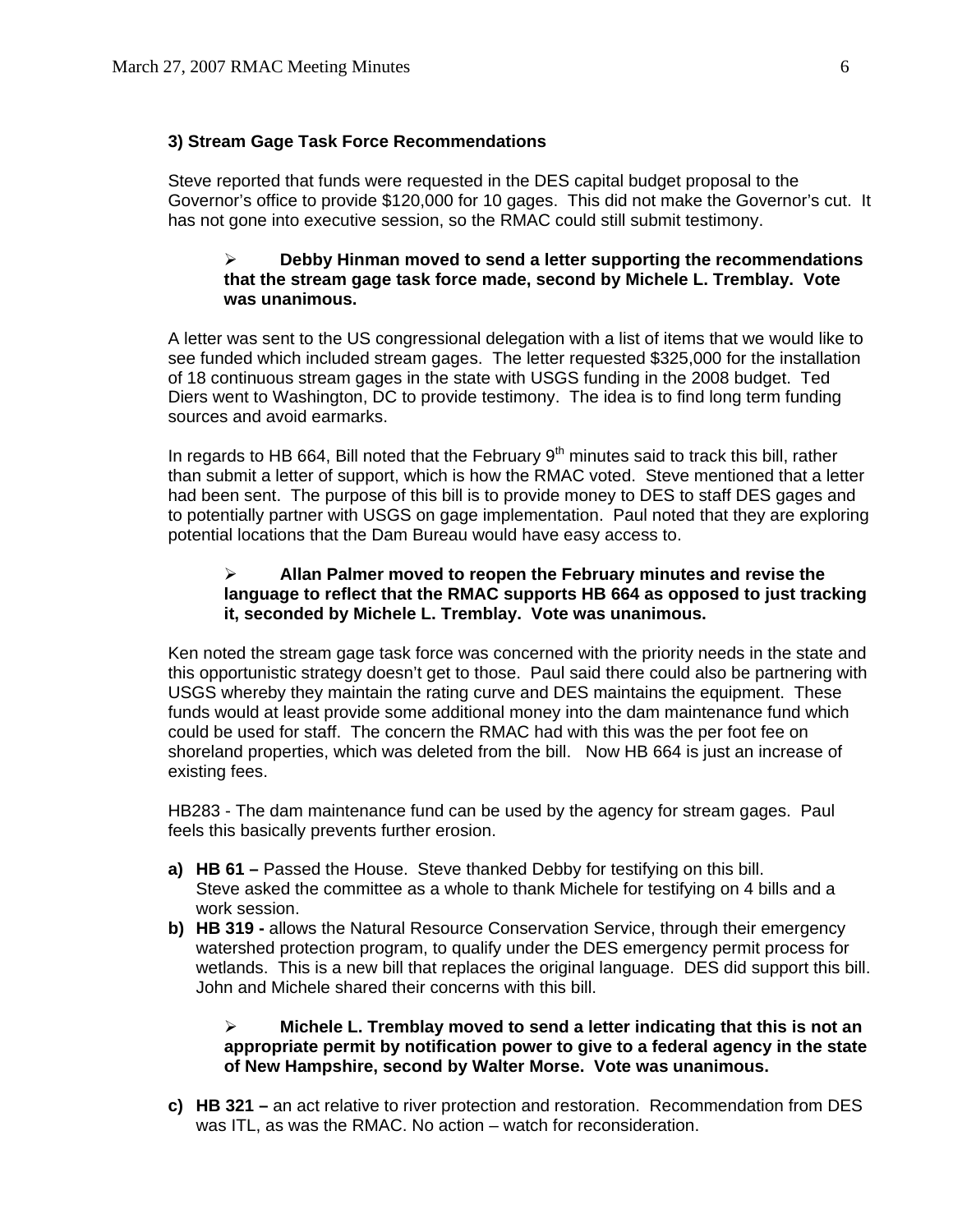- **d) HB 383** on consent calendar today, RMAC is in support if it stays intact. Jennifer noted that the bill passed with many errors. There were several omissions made by Legislative Services when drafting this bill and in order to meet the deadline the House committee voted 'ought to pass', acknowledging the errors and indicated that they would work with the Senate to correct them.
- **e) HB 384 -** RMAC voted to track this bill, it should be ITL'd today. The Study commission is going forward under HB 699.
- **f) HB 439** has passed the House, RMAC will track.
- **g) HB 648** relative to the comprehensive flood management plan. Michele noted that this bill is not about controlling floods, but mitigating impacts. There will be amendments to this bill – adding a representative from DES and the NH Municipal Association. Representatives from the Office of Energy and Planning and Fish and Game were not included. The Committee did not take the RMAC's recommendation, so the title of the bill is still flood management. Steve noted that the duties are pretty much in line with what is asked for. It was decided to send the same letter to the Senate and stress that OEP and Fish and Game be included.
- **h) HB 663** Amendment HB 380H for this bill passed the House and is being heard in Finance. This bill will require permits for activities within the CSPA jurisdiction. It is hoped that it will bring in enough revenue to exceed what is appropriated in the current General Fund to make it self-sustaining. The RMAC will keep its position to support. Ken suggested that the fees should be inflation indexed. Ken recommended sending a letter to the Senate stating that the fees should be inflation indexed per year to keep intact with actual costs.

# ¾ **Debby Hinman moved to send the above suggested letter, second by Michele L. Tremblay. Vote was unanimous.**

- **i)** HB 665 relevant to the stream ordering, including 3<sup>rd</sup> order streams under the provisions of the Comprehensive Shoreland Protection Act (CSPA). This is on today's consent calendar. It includes a change in methodology, but the inclusion of  $3<sup>rd</sup>$  order streams would not go into effect until January 1, 2009, since DES needs time to develop an application, administrative rules, and hire additional staff. All, except 15 miles, of the designated rivers will fall under the CSPA if this bill passes.
- **j) HB 710 –** relative to surplus land review. The RMAC submitted a letter of testimony in support for this bill. It was amended to place a moratorium on new leases through January 1, 2009.
- **k) HB 722** This is the RMAC requested bill. There have been a few minor changes with some corrections. There has not been any change in intent at all. Michele suggests watching this as it moves over to the Senate.
- **l) HB 812** relevant to the grandfathering of the existing sludge/septage land application sites. It is on today's regular calendar as submitted.
- **m) HB 857** relative to the permitting responsibilities of the CSPA. Clarifies the language and identifies who is responsible for issuing permits – DES. Municipalities cannot waive the process. Jennifer noted that there had been a provision for municipalities to approve more stringent provisions and become certified, but only one town has done so. This would be removed from the bill, since towns that are certified are required to provide their own enforcement, which has been extremely difficult. This bill also had some errors, such as a missing exemption for public roadways, bridges, and boat ramps, etc. from the requirements. They are working to get this back in.
- **n) SB 71** landfill setback bill. RMAC supported the bill with the amendment for the Isinglass. It is expected that the bill will go through.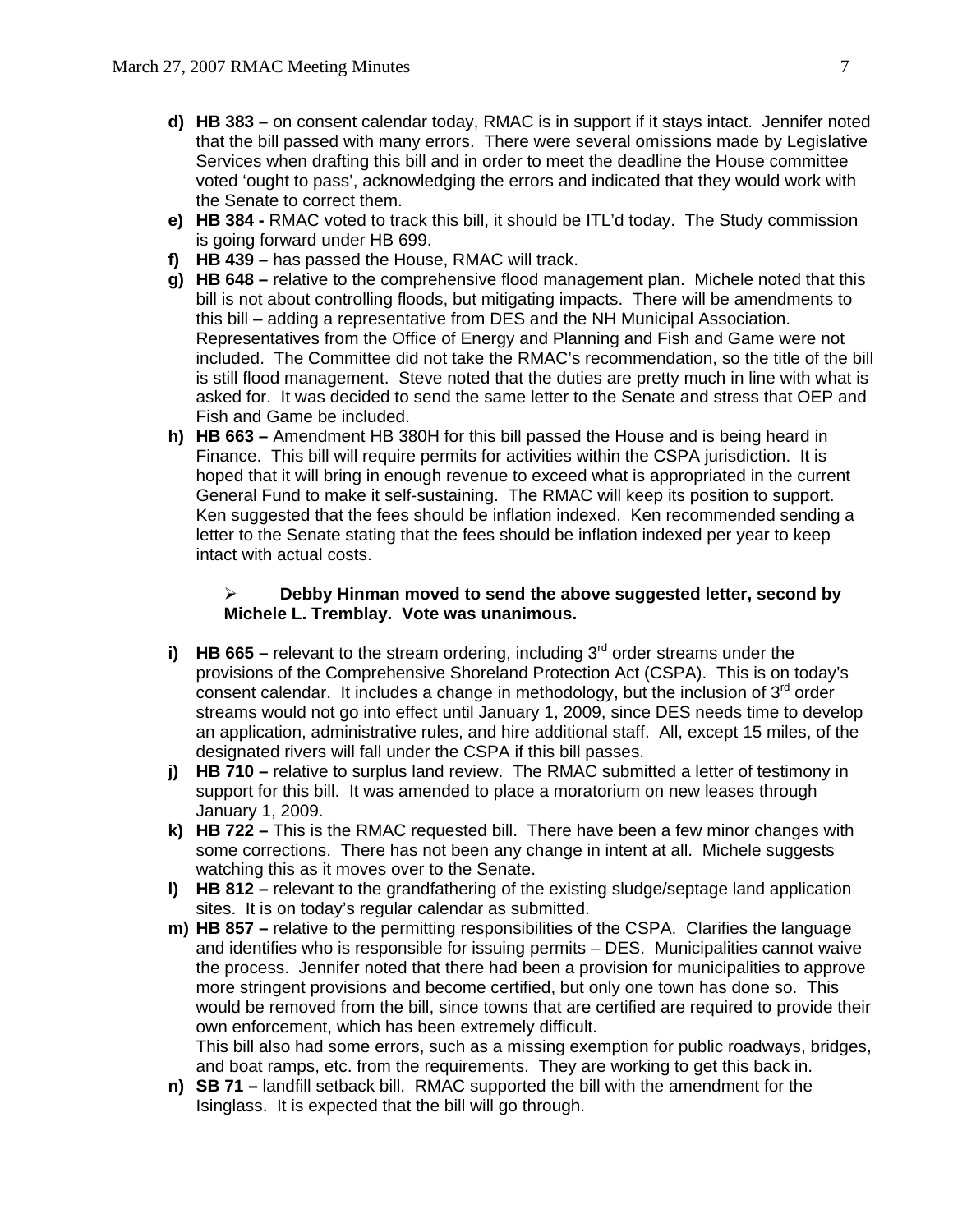**o) SB 158 –** it was decided to track this bill at the last meeting. There is now no reference to 401 certifications for State projects. It now amends state law to give the authority to grant 401 water quality certifications on Federal projects. Paul noted that DES did not request this bill. The intent was all state projects would be certified. No project can cause violations to water quality. The interim draft amendment and list will be sent out.

It was noted that copies of all letters of testimony have been sent out via email.

# **V. 11:45 – 12:15 Surplus Land Reviews (SLR) – Disposition of state-owned properties 2) CORD SLR 07- 02 Warren(Patch Brook) –** *Vote Required*

Laura reported that the Fish and Game Dept. received a request from the NH Electric Cooperative, Inc. for an electrical utility easement for the purpose of installing one power pole at the Warren Fish Hatchery.

#### ¾ **William Heinz made a motion to approve, second by Michele L. Tremblay. Vote was unanimous.**

#### **1) DOT 06-06 Franklin (Upper Merrimack)**

No additional information has been received, no action required.

#### **3) HB 710 – SLR Commission**

This was discussed earlier.

#### **4) LMAC & RMAC staff letter to CORD**

Upon review of CORD minutes there was some concern regarding how the RMAC has conducted surplus land reviews. To provide clarification, Jacquie and Steve submitted a letter, on behalf of the LMAC and RMAC, explaining the statutory requirements of each of the Committees and their advisory role to the DES Commissioner.

Jennifer clarified that this dialog was not negative, nor reflective of how the RMAC currently reviews surplus land reviews. She also indicated that CORD felt things are working very well and OEP is pleased and they want to continue in this way.

Laura noted that CORD has approved a new cover letter and application for surplus land reviews, but are seeking input. Ken asked Laura to review the RMAC checklist and compare it with the CORD application and submit any recommendations.

Michele requested that both the CORD cover letter and application be sent out to the RMAC for comment. Jennifer noted that they are also on OEP's website.

Debby noted that the word Council should be Committee on the RMAC SLR checklist.

#### **VI. 12:15-12:30 Other Business/Action Item Reviews**  None.

#### **V. Next Meeting Date(s)/Adjourn:**

#### *Next meeting date: –*

 *Tuesday, April 17, 2007 from 9:30 am - 12:30 pm at DES.*